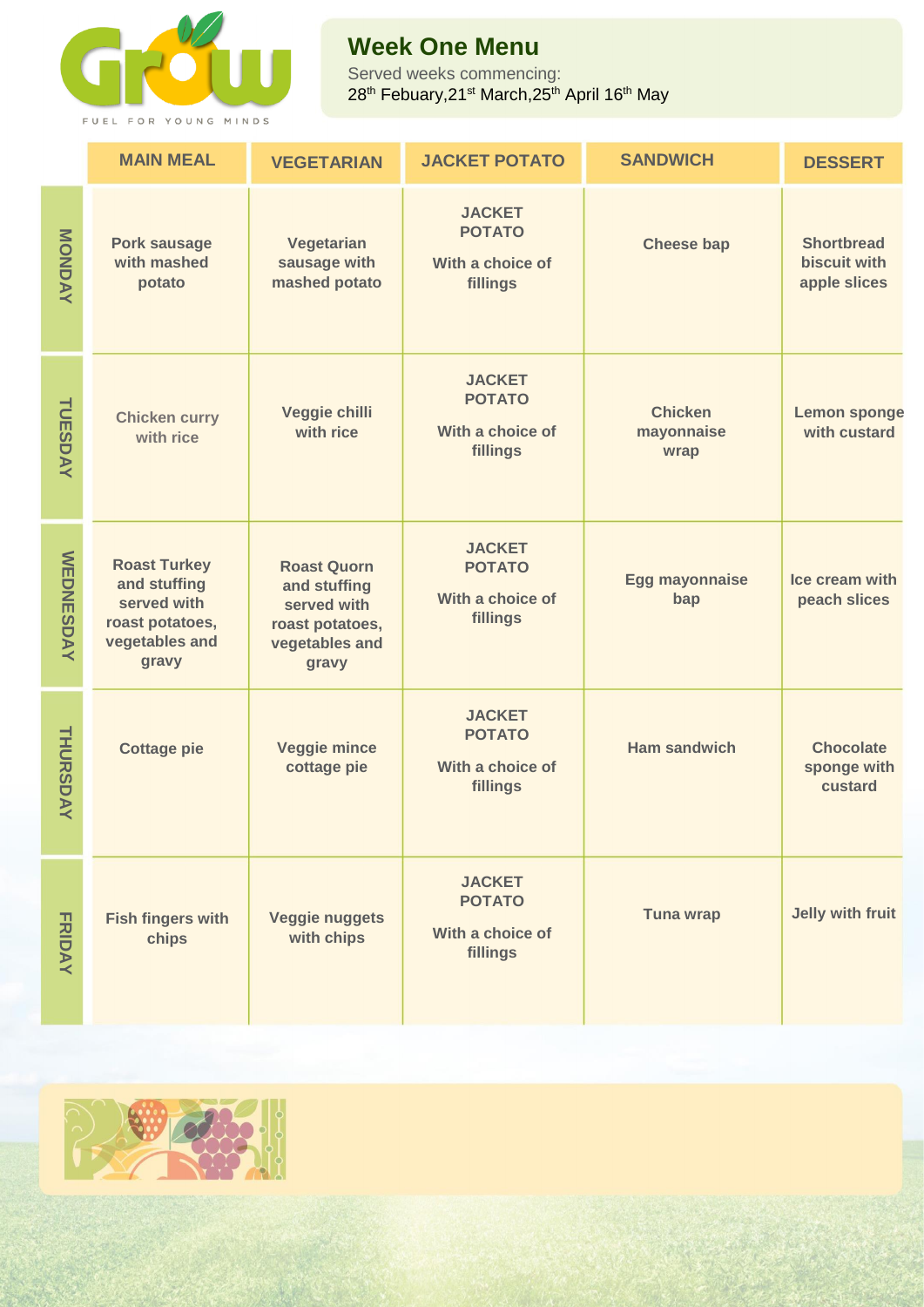

## **Week Two Menu**

Served weeks commencing: 7<sup>th</sup> March, 28<sup>th</sup> March, 3<sup>rd</sup> May, 23<sup>rd</sup> May

|                  | <b>MAIN MEAL</b>                                                                  | <b>VEGETARIAN</b>                                                               | <b>JACKET POTATO</b>                                           | <b>SANDWICH</b>                      | <b>DESSERTS</b>                      |
|------------------|-----------------------------------------------------------------------------------|---------------------------------------------------------------------------------|----------------------------------------------------------------|--------------------------------------|--------------------------------------|
| MONDAY           | <b>Meatballs in</b><br>tomato sauce<br>with pasta                                 | <b>Veggie</b><br>meatballs in<br>tomato sauce<br>with paste                     | <b>JACKET</b><br><b>POTATO</b><br>With a choice of<br>fillings | <b>Cheese bap</b>                    | <b>Flapjack</b>                      |
| TUESDAY          | <b>Creamy chicken</b><br>and sweetcorn<br>bake                                    | <b>Cheese and</b><br>bean puff pastry                                           | <b>JACKET</b><br><b>POTATO</b><br>With a choice of<br>fillings | <b>Chicken</b><br>mayonnaise<br>wrap | <b>Chocolate</b><br>cookie           |
| <b>WEDNESDAY</b> | <b>Roast chicken</b><br>served with<br>roast potatoes,<br>vegetables and<br>gravy | <b>Roast Quorn</b><br>served with<br>roast potatoes,<br>vegetables and<br>gravy | <b>JACKET</b><br><b>POTATO</b><br>With a choice of<br>fillings | <b>Egg mayonnaise</b><br>bap         | <b>Apple crumble</b><br>with custard |
| THURSDAY         | <b>Pasta</b><br><b>Bolognese</b>                                                  | Vegetarian<br>pasta<br><b>Bolognese</b>                                         | <b>JACKET</b><br><b>POTATO</b><br>With a choice of<br>fillings | <b>Ham sandwich</b>                  | Sultana oat<br>cookie                |
| <b>FRIDAY</b>    | <b>Fish fingers and</b><br>chips                                                  | Vegetable<br>nuggets with<br>chips                                              | <b>JACKET</b><br><b>POTATO</b><br>With a choice of<br>fillings | <b>Tuna wrap</b>                     | <b>Fruit jelly</b>                   |